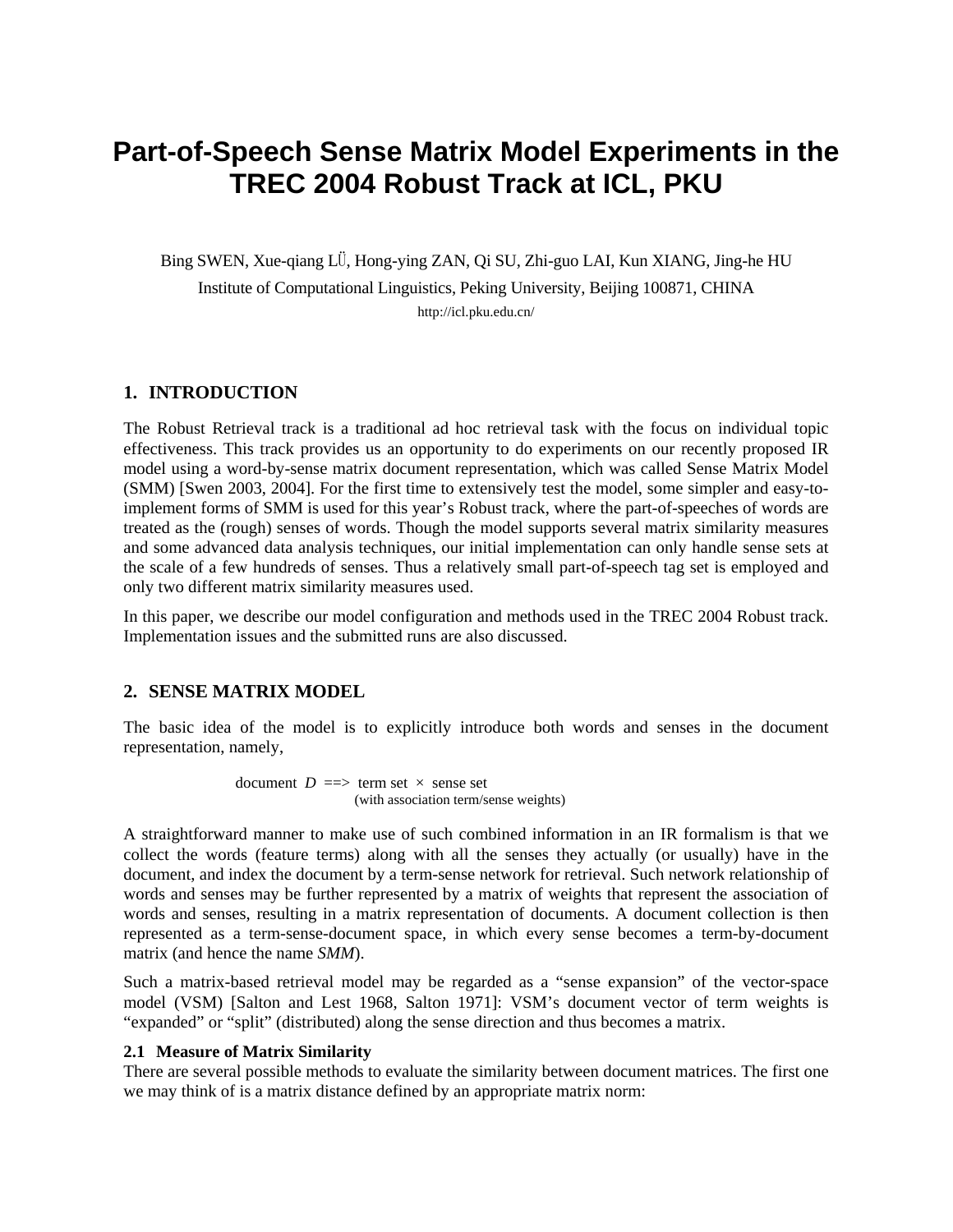$$
d(A, B) = ||A - B||.
$$

The Frobenius-norm  $\|\cdot\|_F$  and  $p$ - (power) norm  $\|\cdot\|_p$  are two of the commonly used. Secondly, the concept of "angle" between matrices may also be introduced in correspondence to vector angle. Using a "normalized distance", namely, distance between normalized matrices,

$$
d_{\rm norm}(A,B)=\left\|\frac{A}{\|A\|}-\frac{B}{\|B\|}\right\|\leq 2\;{\rm ,}
$$

we may introduce a correct angle

$$
\cos \angle_{\text{norm}}(A, B) =_{\text{def}} 1 - \frac{1}{4} d_{\text{norm}}(A, B)^2.
$$

When the F-norm is used and the document matrices are vectors, this angle is proportional to the standard vector angle:

$$
\cos \angle_{\text{norm}}(\mathbf{q}, \mathbf{d}) = \frac{1}{2} (1 + \cos \angle_{\text{VSM}}(\mathbf{q}, \mathbf{d})) \, .
$$

Thirdly, also note that

$$
\cos \angle (A, B) = \frac{\|AB\|}{\|A\| \cdot \|B\|}
$$

is the cosine of the "angle" between any two multipliable matrices *A* and *B*, based on the *compatibility condition* of matrix norms  $||AB|| \le ||A|| \cdot ||B||$ . In the case of our document matrix, there are two different possible definitions of matrix angles:

$$
\cos\angle(D_1,D_2)=\frac{\left\|D_1D_2^{\mathrm{T}}\right\|}{\|D_1\|\cdot\|D_2\|}\,,\,\,\cos\angle' (D_1,D_2)=\frac{\left\|D_1^{\mathrm{T}} D_2\right\|}{\|D_1\|\cdot\|D_2\|}\,,
$$

where  $D_1D_2^T$  is the term-term correlation via senses, and  $D_1^T D_2$  is the sense-sense correlation via terms. We tend to use the former since IR is traditionally about the retrieval of documents using terms to match related term sets.

Other possible similarity measures including matrix trace based angles, which also have two possibilities,

$$
\cos\angle(D_1, D_2) = \frac{\mathrm{tr} D_1 D_2^{\mathrm{T}}}{\|D_1\| \cdot \|D_2\|}, \ \cos\angle(D_1, D_2) = \frac{\mathrm{tr} D_1 D_2^{\mathrm{T}}}{\|D_1\| \cdot \|D_2\|}.
$$

#### **2.2 Part-of-Speeches as Senses**

Some simpler and straightforward cases of SMM include POS SMM, where the sense dimensions are the part-of-speeches of index terms. It corresponds to splitting the VSM term weights into the weights of a term's part-of-speeches.

When the input text is POS tagged, there are 2 ways to determine the matrix elements. The simple one it to index each "Word/POS" pair as a VSM term, but record the matrix correspondence (otherwise it would result in a "POS VSM" with more restricted terms). The standard VSM term weightings are directly applicable to these tagged terms.

The other way is to split the VSM weights with POS distributions, with the document matrix form

$$
D = \begin{pmatrix} p_{1,1}w_1 & \cdots & p_{1,m}w_1 \\ p_{2,1}w_2 & \cdots & p_{2,m}w_2 \\ \vdots & \cdots & \vdots \\ p_{N,1}w_N & \cdots & p_{N,m}w_N \end{pmatrix},
$$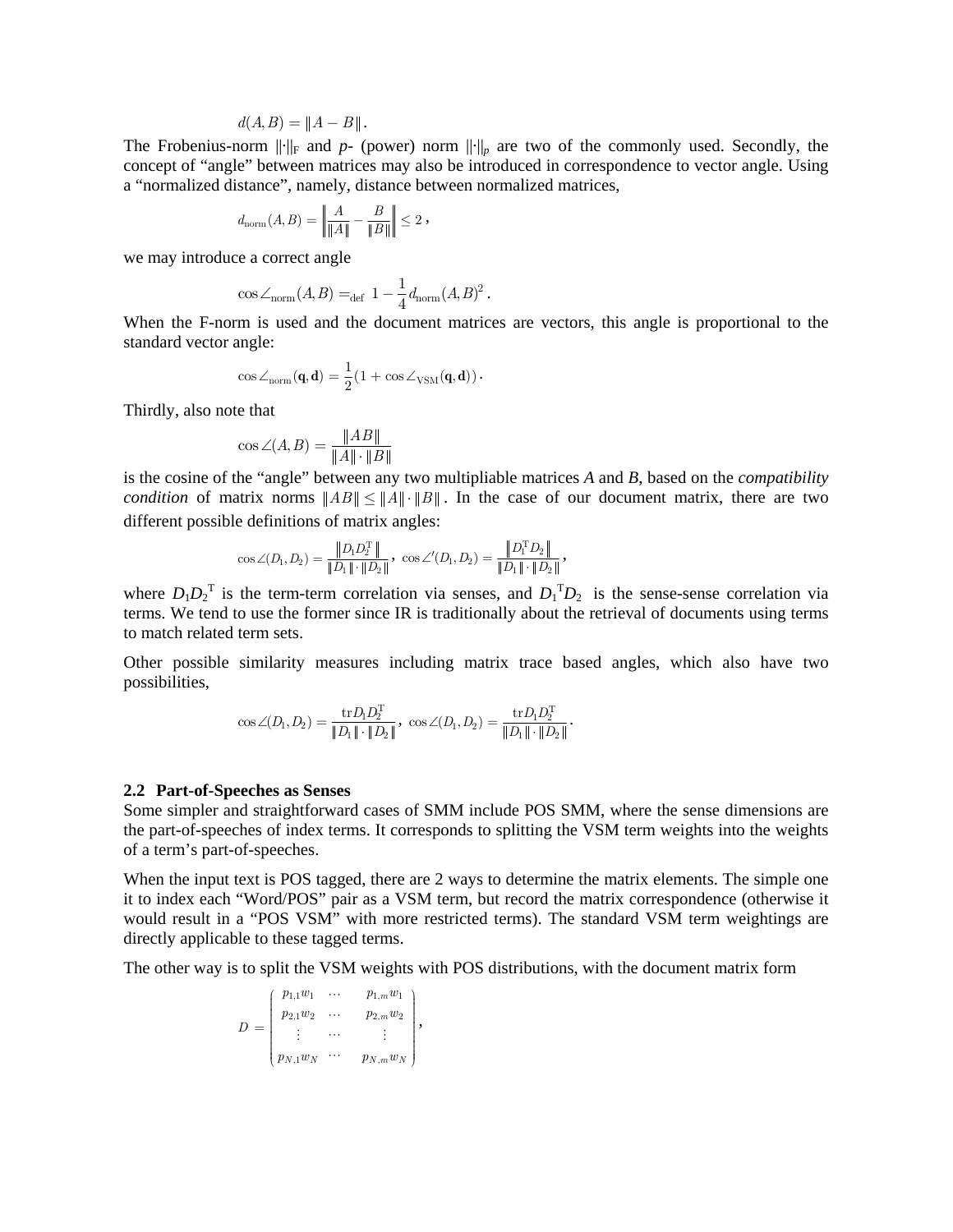where *m* is the number of part-of-speeches adopted and *N* is the term number in the collection. The  $p_{i,j}$ parameter may be estimated to be the frequency of the *j*th POS of word *i* in document *D*. The advantage of this method is that for simple applications, the  $\{p_{i,j}\}\$ parameters may be set to the POS probability distribution of words in the collection be considered (instead of being computed for each document).

Since current POS tagging has succeeded considerably, the weighting of POS SMM may be expected to be effective.

It is easy to prove that POS SMMs with angle similarity measures based on normalized distances (in the F-norm) or sense-sense correlation matrix trace are equivalent to the POS VSM, which can be regarded as a "flattened SMM". Thus we may directly use the POS VSM to test these SMM instances. This greatly facilitates the design of our experimental system.

# **3. SYSTEM DESCRIPTION**

We implement the features of SMM as extensions to the SMART-11.0 system (Salton and Lesk 1965, Salton 1971, SMART 1992), which in design provides a flexible architecture for adding new IR features and conducting experiments. The space-time efficiency is not yet optimal for our cases. Due to some inherent constraints the experiments are limited to rather small sense sets, and this is the main reason for us to only test the POS SMM cases.

The system has a new preparser (added to SMART) that checks every input term. If it is a tagged word (a pair of "Word/Tag", with Tag being not limited to POS or any other tags), then the preparser adds the word, the tag and "word/tag" as well to the indexing dictionary, recording a matrix row number for the word and a column number for the tag, and a (row, column) pair for word/tag.

If the input is a "plain" word, then the preparser first searches a word/sense-list dictionary, with each text line being a form like

bank 106227059/20/9;106800223/14/6;106739355/2/2;201093881/1/1;106250735/1/1;201599940/0/0; \ 201599852/0/0; 201579642/0/1;201393302/0/0; 200841124/0/0;200464775/0/2;109626760/0/0; \ 109616845/0/0;106800468/0/0;103277560/0/0;102247680/0/0;100109955/0/0

where the WordNet sense number, the frequency and the document frequency of each sense of the word "bank" is listed (these t.f and d.f. valuses are obtained from a Brown corpus that comes up with the WordNet). If the word is in the sense dictionary, then for each sense a "word/sense" term is constructed for the later indexing process (some simple sparse data handling methods are introduced, with configurable parameters). If the input word is a new word, then a "word\word" term is used for the matrix element indexing (with '\' replacing '/' for such case). In either case, the (row, column) pair is recorded for each constructed index term.

Matrix computation is straightforward when the matrix elements are recorded this way, ensuring an efficient process of similarity evaluation. On the other hand, SMM with similarity of sense-sense correlation matrix norm or matrix trace is hard to be efficient in the retrieval process, since almost every document matrix shares a large common sense columns with others. Sequential search is implemented in the system, but is not applicable to the TREC data set.

The compromise made is that we use the short <title> field of a topic as keywords in the search of relevant documents via the inverted index. This reduces the number of documents for similarity computation and more importantly, reduces the complexity of retrieval to make it possible to process the large TREC data set, though relevant documents may be overlooked.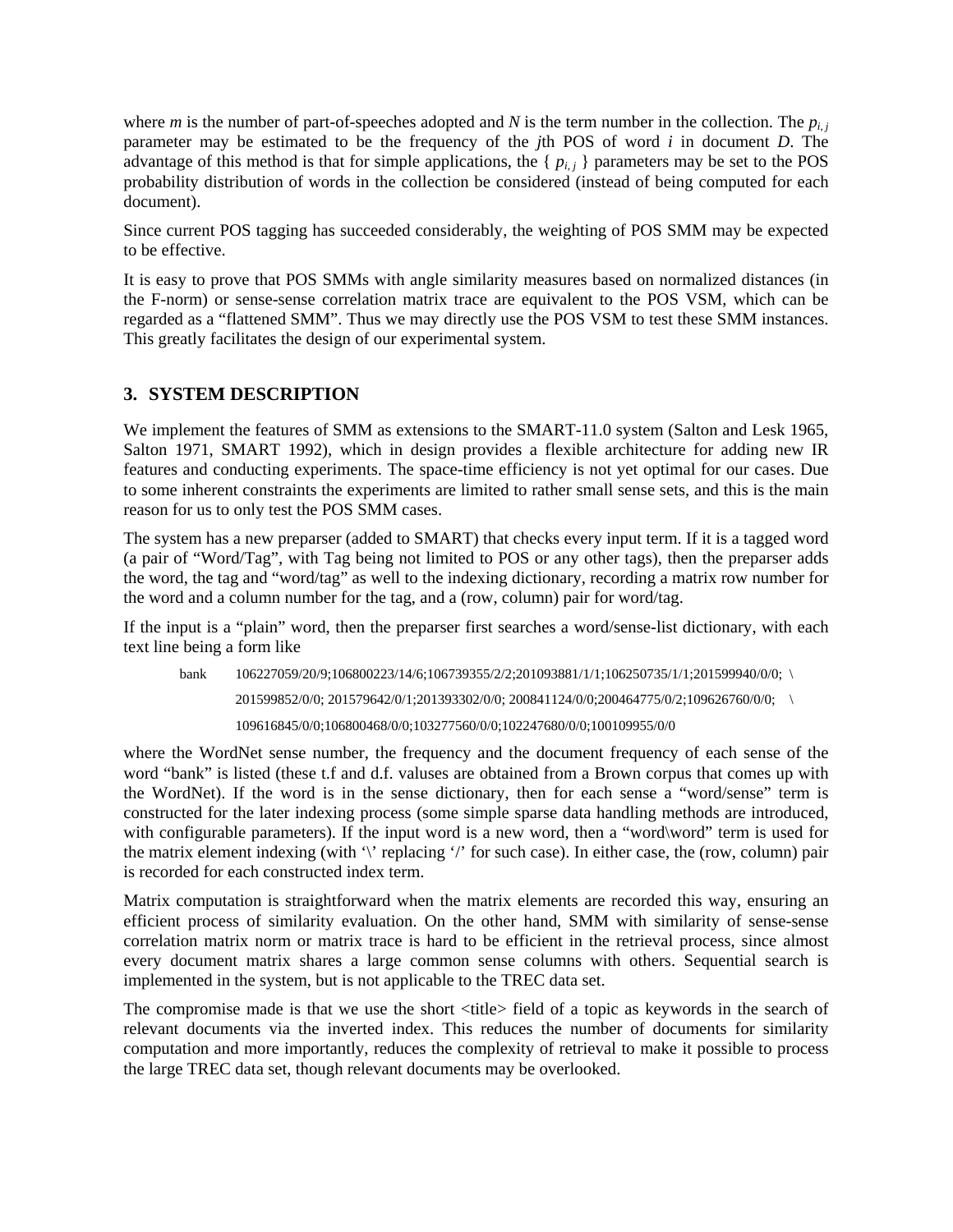The POS SMM experiments used a C++ implemented Brill tagger to tag both the documents and the topics, which is a "transformation-based error-driven learning" POS tagger, with 48 part-of-speeches and a precision of 97.2% on the UPenn WSJ corpus. The tagging was quite efficient in terms of time (less than two day on a Linux PC workstation of a 700MHz CPU and 256MB memory).

# **4. SUBMITTED RUNS**

Using the above implementation of the model, we submitted nine runs for this year's TREC Robust track, described briefly as follows.

| <b>Submitted Runs</b> |                                                                                                                                                                |  |
|-----------------------|----------------------------------------------------------------------------------------------------------------------------------------------------------------|--|
| icl04pos2t            | Indexing only noun and verb words, using the title<br>field, with normalized matrix distance                                                                   |  |
| icl04pos2d            | Indexing only noun and verb words, using the<br>description field, with normalized matrix distance                                                             |  |
| icl04pos2td           | Indexing only noun and verb words, using the title<br>and description fields, with normalized matrix<br>distance                                               |  |
| icl04pos2f            | Indexing only noun and verb words, using the<br>title, description and narrative fields, with<br>normalized matrix distance                                    |  |
| icl04pos7td           | Indexing the words of 7 merged POS tags from<br>the 48 original tags, using the title and description<br>fields, with normalized matrix distance               |  |
| icl04pos7f            | Indexing the words of 7 merged POS tags from<br>the 48 original tags, using the title, description<br>and narrative fields, with normalized matrix<br>distance |  |
| icl04pos7tap          | Indexing the words of 7 merged POS tags from<br>the 48 original tags, using the title field, with<br>sense-sense correlation product matrix norm<br>similarity |  |
| icl04pos7tat          | Indexing the words of 7 merged POS tags from<br>the 48 original tags, using the title field, with<br>sense-sense correlation matrix trace similarity           |  |
| icl04pos48f           | Indexing the words of the 48 original POS tags,<br>using the title, description and narrative fields,<br>with normalized matrix distance                       |  |

The submitted runs used the default stopword removal, the 'triestem' stemming (after the POS tagging), and the *lnc-ltc* weighting. (Other options were also experimented with partial results recorded.)

The summary measures over 200 old topics, 49 new topics, 50 difficult topics and all topics are listed as follows.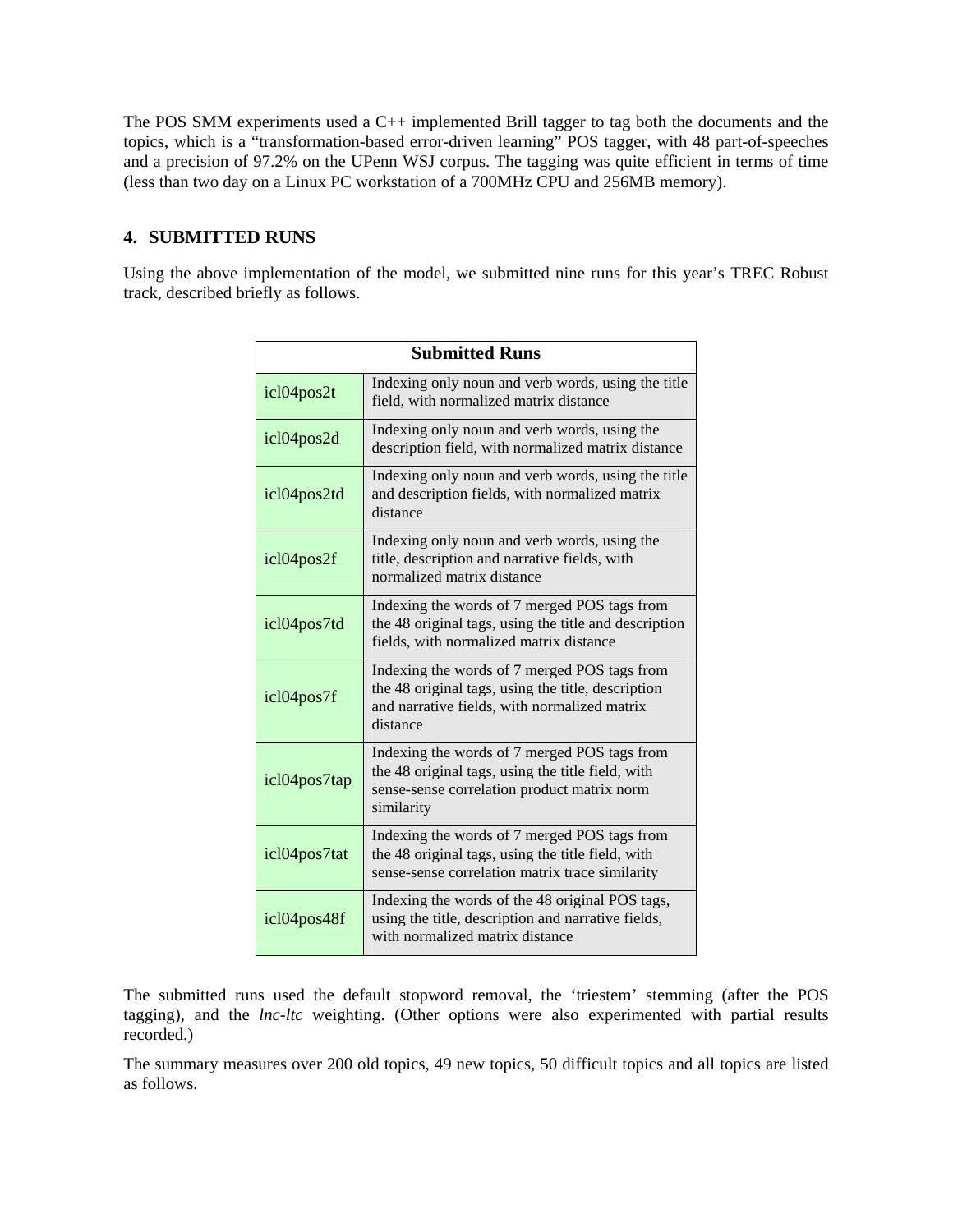| icl04pos2t   | 0.1499 | 0.1639 | 0.0768 | 0.1526 |
|--------------|--------|--------|--------|--------|
| icl04pos2d   | 0.1667 | 0.2072 | 0.0826 | 0.1747 |
| icl04pos2td  | 0.1829 | 0.2133 | 0.0950 | 0.1889 |
| icl04pos2f   | 0.2115 | 0.2347 | 0.1196 | 0.2160 |
| icl04pos7td  | 0.1717 | 0.2052 | 0.0871 | 0.1783 |
| icl04pos7f   | 0.2014 | 0.2250 | 0.1071 | 0.2060 |
| icl04pos7tap | 0.0865 | 0.0529 | 0.0346 | 0.0799 |
| icl04pos7tat | 0.1767 | 0.1786 | 0.0887 | 0.1771 |
| icl04pos48f  | 0.1743 | 0.2161 | 0.0872 | 0.1825 |

Other different weighting schemes were also experimented. An interesting phenomenon found is that for the *nnn-nnn* weighting, precision increases with the size of POS tags, while for the *atc-atc* and *lncltc* weighting, precision goes the other way. On the other hand, stemming seemed to have reduced (or stabilized) the effects of tagging. The performance of the experimented runs came quite close and was of relatively low values. This may be regarded to indicate that smaller tag sets, though may lead to effective tagging, would contribute less to the model. In the future, we plan to have more investigation on this aspect.

### **5. TOPIC DIFFICULTY PREDICTION**

For the task of predicting topic difficulty, a topic difficulty model based on word sense ambiguity is proposed. The sense ambiguity of a keyword might be related to the difficulty of document search. Hence the total (or average) ambiguity of the words in a topic may be considered a rough measure of the topic difficulty. Such a measure should be further modified by word collocation, word similarity, word distribution (d.f.) in the collection, and the position (role) of the word in the topic.

The model is formulated as follows:

$$
easiness(w) = \frac{\text{certainty}(w)}{\text{similar}(w)} + \text{collocation}(w) \cdot \text{doc}(w) \cdot \text{weight}(\text{position}(w))
$$
\n
$$
easiness(topic) = \frac{\sum_{w \in topic, \ w \in slope \text{ord}} \text{easiness}(w)}{\# word \text{ in topic but not in stopwords}}
$$
\n
$$
\sum_{w \in topic \atop \text{similar}(w)} [\frac{\text{certainty}(w)}{\text{similar}(w)} + \text{collocation}(w)] \cdot \text{doc}(w) \cdot \text{weight}(\text{position}(w))
$$

# word in topic but not in stopwords

Where certainty(*w*) stands for the certainty (being unambiguous) of word *w*, collocation(*w*) is the collocation strength of w, similar( $w$ ) relates to effects of similar (replaceable) words, doc( $w$ ) is the document distribution of *w*, and weight(position(*w*)) is the effect of *w* at a position/role of title, description or positive, negative.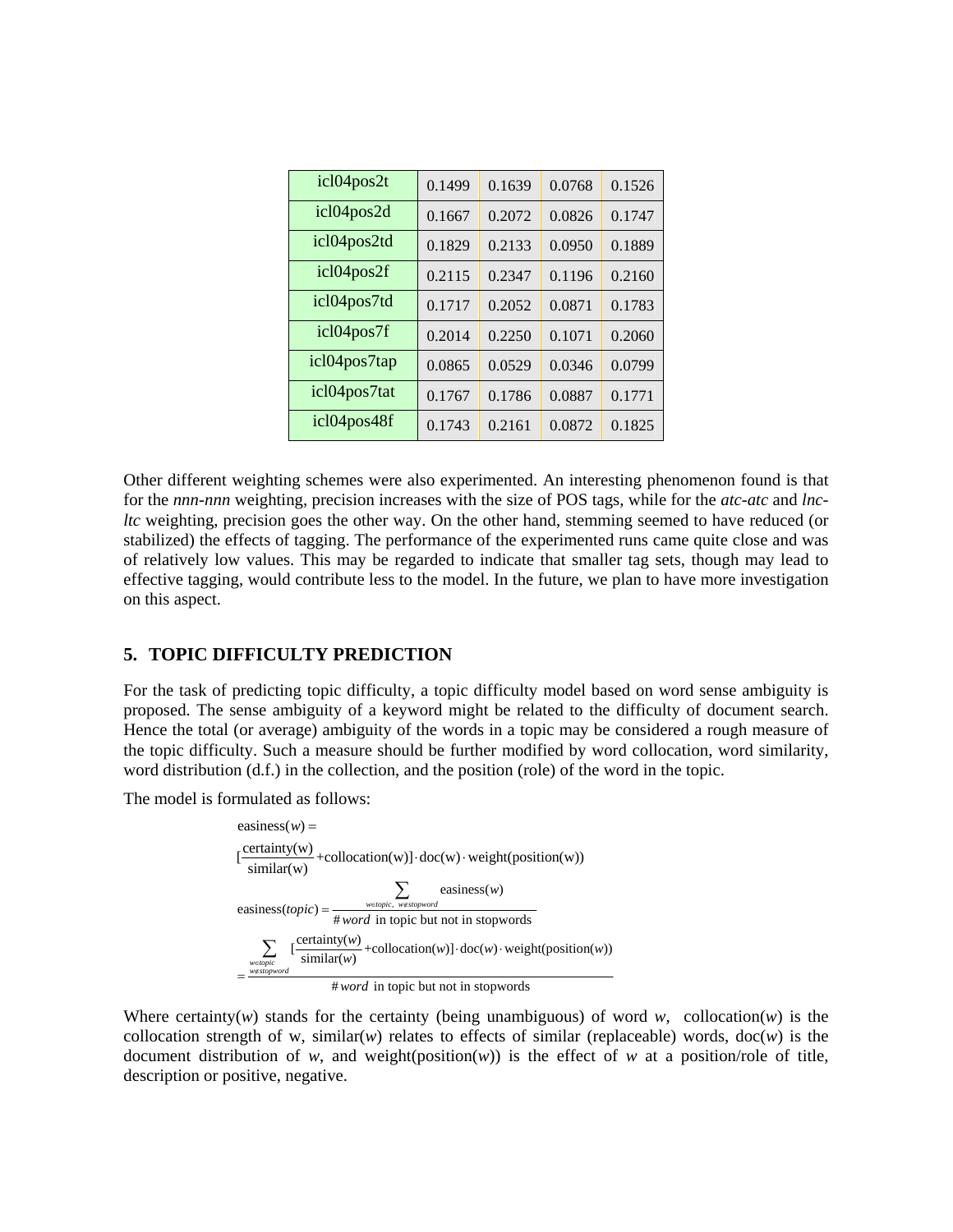In the experiments, a simplified version of the model is used. It uses a sense distribution dictionary constructed from WordNet and a sense-tagged Brown corpus to estimate the difficulty of a single word. Then the topic difficulty is measured by the average easiness of words in the topic. Some other variants were also attempted but not included in the submitted runs. The Kendall correlation between predicted and actual difficulty is as follows.

| icl04pos2t   | 0.174 |
|--------------|-------|
| icl04pos2d   | 0.169 |
| icl04pos2td  | 0.187 |
| icl04pos2f   | 0.170 |
| icl04pos7td  | 0.172 |
| icl04pos7f   | 0.175 |
| icl04pos7tap | 0.176 |
| icl04pos7tat | 0.124 |
| icl04pos48f  | 0.198 |

Due to time limitation, the word difficulty measure and the topic difficulty prediction had not been used in the retrieval process. We think this is an interesting issue and worth extensive investigation in the future.

#### **6. Conclusion**

In our first TREC experiments, we used a relatively small tag set, namely the part-of-speech tags of the Brill tagger, to evaluate the sense-matrix model. The effectiveness of the POS SMM seems to be less obvious or marginal. We think that this may indicate small, highly merged sense sets such as partof-speeches have insignificant contribution to the model, or other new matrix similarity measures effective for small tag sets need to be investigated. Another practical issue led us to use smaller tag sets is that our current SMART-11.0 based system has inherent constraints on the tag-set size. The inverted index must be within the file size of 2GB (addressable with a signed 32-bit integer), which prevents us from using a more reasonable sense set, such as one that is designed to be tailored specifically according to the TREC data set from the WordNet sense set.

We have continuing research work on these issues, and plan to participate more TREC evaluations using SMM with better sense sets as well as better similarity measures.

# **7. REFERENCES**

- [1] Ide, N. and J. Véronis. 1998. Introduction to the Special Issue on Word Sense Disambiguation: The Start of the Art. Computational Linguistics, Vol24 No1.
- [2] Krovetz, R. and W. B. Croft. 1992. Lexical Ambiguity and Information Retrieval. ACM Transactions on Information Retrieval Systems, Vol. 10(2), 115–141.
- [3] Miller, G. 1990. Wordnet: an On-line Lexical Database. In Special Issue: International Journal of Lexicography Vol. 3(4). 235 – 312.
- [4] Salton, G. 1971. The SMART retrieval system Experiments in automatic document processing. Prentice Hall Inc., Englewood Cliffs, NJ.